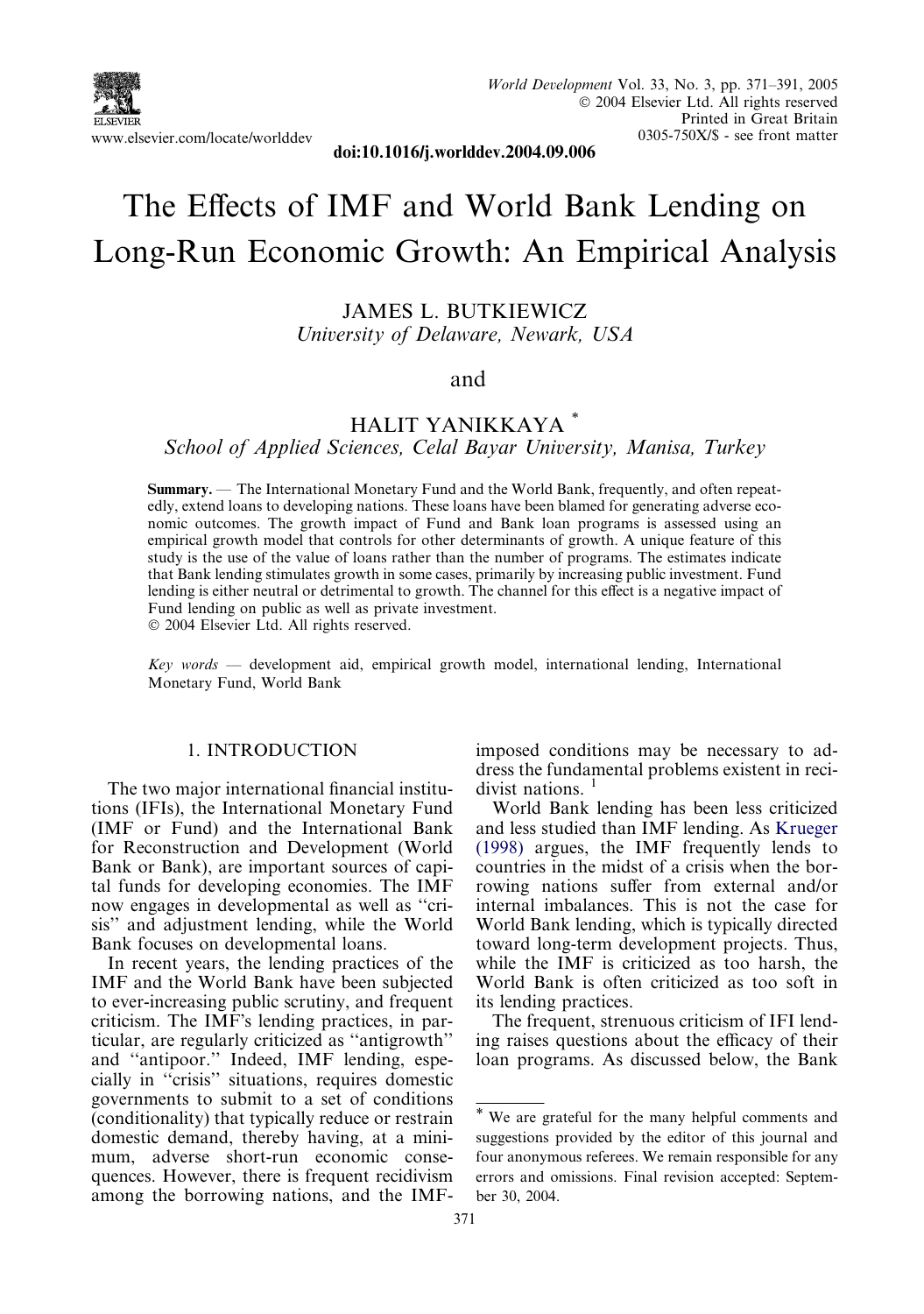and IMF currently stress that their ultimate purpose is the promotion of sustainable economic growth. Thus, the resulting effects of their lending activities on growth can be used to evaluate the success of their programs. This paper presents the results of an empirical investigation of the growth effects of both IMF and World Bank lending, within a common framework that also includes fundamental economic and political factors affecting growth. The analysis is extended to examine the impact of IFI lending by country income level and degree of democracy, as well as an investigation of the effects of different IMF programs.

The next section discusses the relevant literature. The empirical model is presented in Section 3. The data and empirical methodology are discussed in section 4. Results are presented in section 5, followed by a discussion and a concluding section.

#### 2. LITERATURE REVIEW

The IMF was established as a financial institution to promote world trade, international financial stability, and the macroeconomic stability and growth of member countries. <sup>2</sup> The World Bank has always viewed its mission as developmental, helping countries reduce poverty, by focusing on the institutional, structural, and social dimensions of development.

Although the division of labor between the IMF and the World Bank was clear when these institutions were established, after the collapse of the Bretton Woods System, and especially after the 1980s debt crisis, a considerable overlap developed as the IMF and the Bank both focused on assisting developing countries and transition economies. IMF development assistance lending began in 1986 with the creation of the Structural Adjustment Facility (SAF), subsequently evolving into the Enhanced Structural Adjustment Facility (ESAF), and more recently into the Poverty Reduction and Growth Facility (PRGF). These facilities brought the IMF into the traditional purview of the Bank. Recently, in a joint statement, the IMF and the World Bank (IMF and World Bank, 2002, p. 2) announced ''the purpose of our institutions is to help all our member countries develop their human potential and productive resources, thereby building the foundations for sustainable economic growth.'' Furthermore, in several speeches [\(1994, 2000\),](#page--1-0) the former IMF Managing Director, Michel

Camdessus, emphasizes that the IMF's primary goal is not only growth but also ''high quality growth.'' While he characterized this objective as ''ambitious'' he argued (1994, p. 2), ''it is the only way that the world's economic and social challenges can be met.''

However, recent studies [\(Bordo & James,](#page--1-0) [2000; Feldstein, 1998; Goldstein, 2003; Interna](#page--1-0)[tional Financial Institution Advisory Commis](#page--1-0)[sion, 2000;](#page--1-0) [James, 1998\)](#page--1-0) strongly criticize the IMF for straying from its core competence of macroeconomic and exchange rate policies into a host of structural policy areas such as corporate governance, trade policy, privatization, poverty reduction, and environmental management, areas in which the Fund does not have necessary expertise and staff resources to make timely and sound policy recommendations.  $3$ Critics of the Fund argue that the expansion of the scope of IMF programs more likely reduces program effectiveness, further increasing criticism of the Fund. For example, [Mussa](#page--1-0) [and Savastano \(2000\)](#page--1-0) claim that the objectives of high output growth and alleviating poverty are not explicitly among the Fund's core responsibilities. They also point out that much of the criticism of the IMF might be due to a disjunction between its core responsibilities and broader objectives such as a high rate of economic growth, low inflation, and the alleviation of poverty.

Although IMF programs have many different objectives, certain characteristics of Fund programs are linked to its mandate to confront external payment problems. This is the socalled ''three-pronged approach'' ([Knight &](#page--1-0) [Santaella, 1997; Krueger, 2003;](#page--1-0) [Mussa &](#page--1-0) [Savastano, 2000](#page--1-0)). The first component of this approach involves securing sustainable external financing, as external financing typically evaporates at the onset of a crisis. The IMF assists countries suffering balance-of-payments problems with short-term loans through its Standby Arrangements (SBA) and medium-term loans through its Extended Fund Facility (EFF). Another common element of Fund programs is the adoption of demand-restraining measures consistent with available financing. These first two measures comprise the macroeconomic policies intended to restore sustainable balance between aggregate expenditure and income in program countries. The last component of IMF programs requires structural reforms intended to promote growth and adjustment in the medium and long terms. These policies aim to reduce government re-